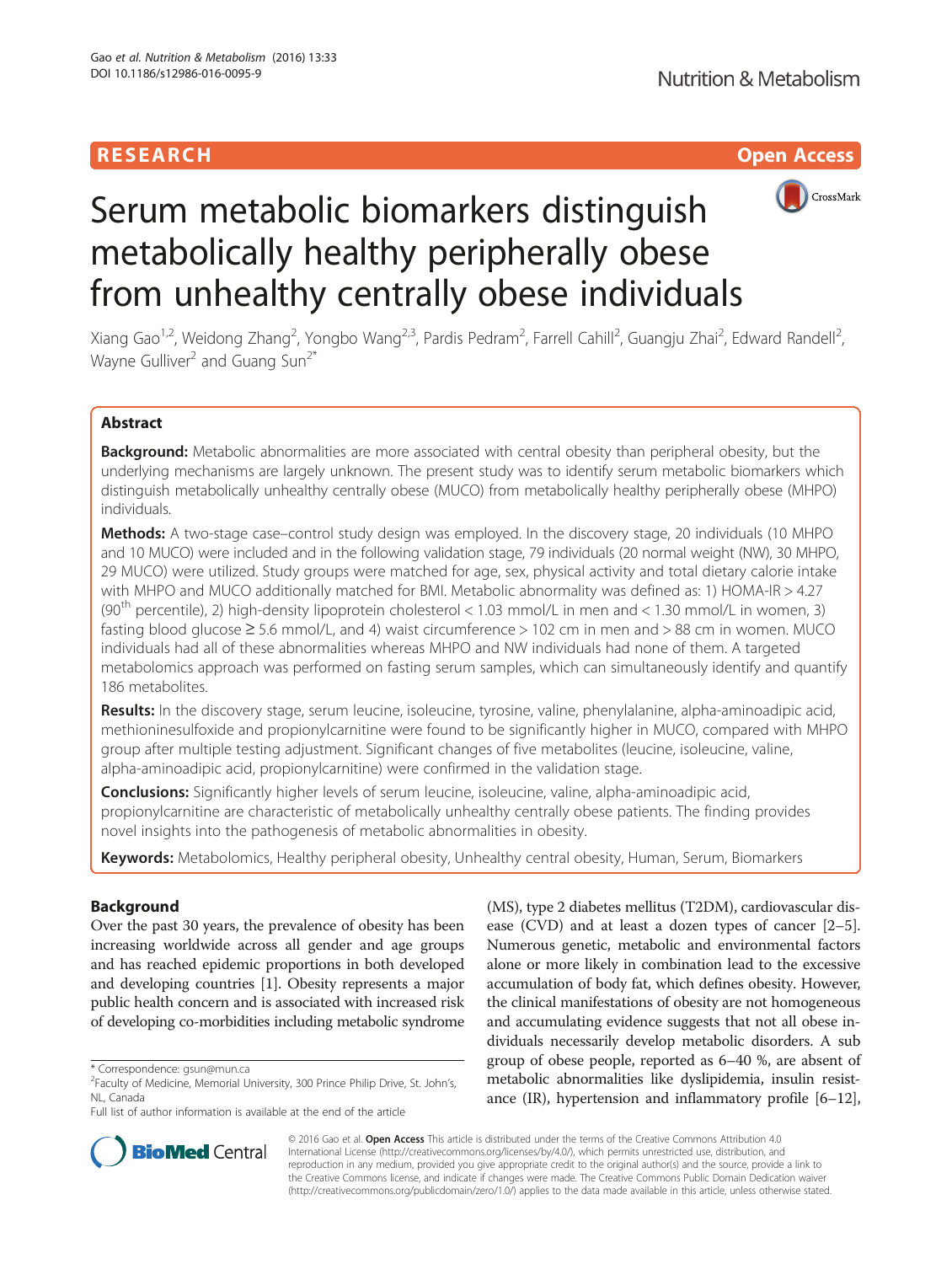suggesting that a "metabolically healthy obese" phenotype exists. Although, the mechanisms responsible for the existence of metabolically healthy and unhealthy obese phenotypes are not yet clear, body fat distribution is currently the primary candidate due to its crucial role in metabolic health [[10](#page-8-0), [12](#page-8-0)]. Visceral fat accumulation or central obesity (apple-shaped individuals) appears to be a more critical factor that linking obesity with the increased risk of developing MS and diabetes than the amount of total body fat or peripheral fat [\[6](#page-8-0), [10](#page-8-0)–[12](#page-8-0)]. At present, very little is known about the metabolic characteristics of metabolically healthy and unhealthy obesity. Using a more comprehensive screening tool is essential to explore and understand the metabolic profiles of different obesity phenotypes.

Metabolomics is defined as an "omics" technology characteristic of the high-throughput identification and quantification of small molecule (<1500 Da) metabolites in cell, tissue, blood or organism [\[13](#page-8-0)]. Previously, metabolomics has been identified as a promising and effective technique to help elucidate the etiology of diseases, such as obesity [\[14\]](#page-8-0), diabetes [\[15, 16](#page-8-0)] and CVDs [[17\]](#page-8-0), and assess the effects of natural health products on certain pathological issues [\[18\]](#page-8-0). The currently evolving metabolomic techniques brings a wealth of opportunities to seek out, and hopefully develop new biomarkers that may become important tools for identifying diseases, predicting their progression, and determining the effectiveness of therapeutic interventions [\[19](#page-8-0)].

To date, only three investigations have implemented metabolomics technology to differentiate the metabolically unhealthy and healthy obese individuals. A study on overweight/obese women with and without MS in Finland found that serum branched-chain amino acids (BCAAs), aromatic amino acids and orosomucoid were associated with all risk factors of MS, with the definition of MS by the presence of any three of the five criteria [[20\]](#page-8-0). Another study in Germany reported that changes of arachidonic acid, glutamine, histidine, spermidine and PC aa C32:3 in cultured human adipocytes distinguish metabolically healthy and unhealthy obese individuals [[21\]](#page-8-0). This study mainly focused on adipocytes and the criteria used to distinguish metabolically healthy from unhealthy obesity was IR alone. A recent study in China found the levels of serum L-kynurenine, glycerophosphocholine, glycerol 1-phosphate, glycolic acid, tagatose, methyl palmitate, and uric acid were significantly different between metabolic healthy (MHO) and abnormal obesity (MAO) [[22\]](#page-8-0). The MAO was defined as having one or more abnormal metabolic indexes, including hyperglycemia, hypertension and dyslipidemia, while MHO had none of them. However, none of these studies systematically defined metabolically healthy or unhealthy obesity nor did they consider the critical importance of body fat distribution.

In the present study, we aimed to find important metabolites that distinguish metabolically healthy peripheral obese (MHPO) from metabolically unhealthy central obese (MUCO) individuals with a more stringent definition along with a significant emphasis placed upon body fat distribution. A targeted metabolomics methodology was applied, which has broadly been used in the study of metabolic diseases [[23, 24](#page-8-0)]. The potential metabolites discovered from this current investigation will more accurately represent the metabolic route discrepancy between "metabolically healthy obesity" and "metabolically unhealthy obesity" than any other studies to date. Moreover, these potential metabolites could lead to the discovery of a number of important biomarkers for central obesity related metabolic abnormalities.

### **Methods**

#### Ethics statement

This study received ethical approval from Health Research Ethics Authority of the Faculty of Medicine of Memorial University, St. John's, Newfoundland, Canada, [with Project Identification Code #10.33 (latest date of approval: February 11, 2016.)]. Written informed consent was obtained from all of the volunteers.

#### Study population

We used a two-stage case–control study design, namely, discovery and validation phases. Individuals for both phases were selected from the ongoing CODING (Complex Diseases in the Newfoundland Population: Environment and Genetics) study [[25](#page-8-0)–[29](#page-8-0)]. Inclusion criteria for the CODING study are: 1) at least a third generation Newfoundlander, 2) between the ages of 20 and 79 years old, 3) not pregnant at the time of study. The metabolic characteristics used for the classification of subjects being of metabolically unhealthy or healthy are as follows:

Metabolically Unhealthy Central Obesity (MUCO) - 1) homeostasis model assessment of insulin resistance  $(HOMA-IR) > 4.27$  ([9](#page-8-0)0<sup>th</sup> percentile) [9, [11\]](#page-8-0), 2) high-density lipoprotein cholesterol (HDL-C) level < 1.03 mmol/L in men and  $< 1.30$  mmol/L in women [\[9](#page-8-0), [11](#page-8-0)], 3) fasting blood glucose  $\geq 5.6$  mmol/L [\[9, 11](#page-8-0)], and 4) waist circumference  $> 102$  cm in men and  $> 88$  cm in women [[9, 11\]](#page-8-0);

Metabolically Healthy Peripheral Obesity (MHPO) - 1) HOMA-IR < 4.27 [[9, 11](#page-8-0)], 2) HDL-C level ≥ 1.03 mmol/L in men and ≥ 1.30 mmol/L in women [[9, 11](#page-8-0)], 3) fasting blood glucose  $< 5.6$  mmol/L [[9, 11\]](#page-8-0), and 4) waist circum-ference ≤ 102 cm in men and ≤ 88 cm in women [\[9](#page-8-0), [11](#page-8-0)].

In the discovery stage, two groups of obese individuals (10 MUCO and 10 MHPO) were selected. All study participants were classified as obese according to the World Health Organization (WHO) criteria for obesity (body mass index,  $BMI \ge 30 \text{ kg/m}^2$ ). Subjects of the two groups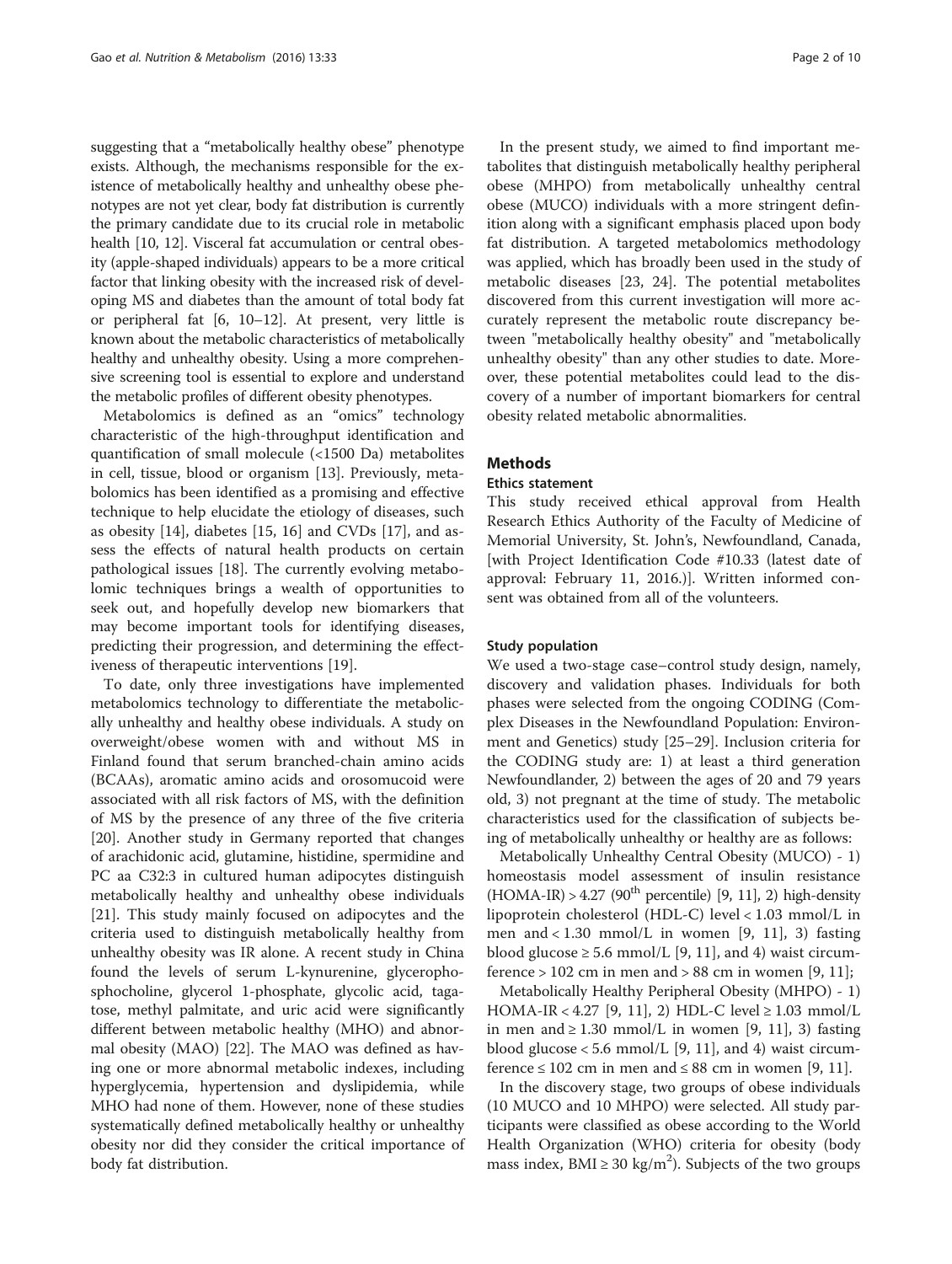were matched for age, BMI, total dietary calorie intake, and physical activity level.

In the follow validation stage, a normal weight group (NW, 20 subjects) and two obese groups (29 subjects for MUCO group and 30 subjects for MHPO group) were selected. The metabolic characteristics used to distinguish the two obese groups were the same as during the discovery stage, except BMI was expanded to above 27.2 due to the difficulty in identifying samples meeting the stringent criteria of the studying groups. The metabolic characteristics for NW group were same to MHPO group except with  $18 < BMI < 25$ . Subjects of the three groups were also matched for age, sex, total dietary calorie intake, and physical activity level, with MUCO and MHPO additionally matched for BMI.

#### Anthropometric and body composition measurements

All measurements were performed in the morning following a 12-h fasting period. Subjects were weighed (Health O Meter, Bridgeview, IL) to the nearest 0.1 kg in standardized clothing (hospital gown). Height was measured to the nearest 0.1 cm using a fixed stadiometer. BMI was calculated from weight and height in kilograms per square meter. Waist circumference was measured midway between the lowest rib and iliac crest and evaluated using a measuring tape to the nearest 0.1 cm. Blood pressure (BP) was measured twice by manual oscillometric methods in the morning after sitting for 10 minutes after the subjects arrived at the laboratory.

Whole body composition measurements including fat mass, lean body mass were measured using dual-energy X-ray absorptiometry (DXA) Lunar Prodigy (GE Medical Systems, Madison, WI) equipped with enCORE software package (GE Medical Systems) Version 12.3 [[11, 27](#page-8-0)]. The total percent body fat (BF%), percent trunk fat (TF%), and percent android fat (AF%) were determined. The Lunar Prodigy software system determines automatically the regions. Trunk fat region is from the top of the shoulders to the top of the iliac crest, while the android fat region is the top of the second lumbar vertebra to the top of the iliac crest. Visceral adipose tissue content was estimated by CoreScan [\[30, 31\]](#page-8-0) within the android region and percent visceral fat (VF%) was determined.

### Dietary assessment

Dietary intake patterns of each participant were assessed using Willett Food Frequency Questionnaire (FFQ), a semi-quantitative method for the assessment of dietary intake patterns. The Willett FFQ is the most widely used dietary intake questionnaire for the study of nutritional information at the population level [\[32](#page-9-0)–[34\]](#page-9-0). For each food item listed, participants had to indicate their average use of the specified amount per week over the last year. Based on the choice selected, the amount was converted to a mean daily intake value. The daily intake for each food item consumed was entered into a meal plan using NutriBase Clinical Nutrition Manager (version 8.2.0; CyberSoft Inc, Arizona) and the daily macronutrient, micronutrient and total calorie intakes were automatically computed by the NutriBase software [[35](#page-9-0)].

#### Physical activity

Physical activity levels were measured using the ARIC-Baecke Questionnaire, which consists of a Work Index, Sports Index, and Leisure Time Activity Index [\[36](#page-9-0)]. All responses from this questionnaire were scored based on a five point scale with the exception of the name of the participant's main occupation and the type of sports played. Three levels of physical activity (low, medium and high) were defined for occupation and sports. Physical activity was then measured via assessment of the number of hours spent doing the activity per week, the number of months spent doing the activity per year and the assigned exertion level. The work, sports, and leisure time activity indices were added together to give an estimate of total physical activity.

#### Serum lipids, glucose and insulin measurement

Venous blood samples were obtained from all volunteers in the morning after an overnight fast (12 h). Serum samples were isolated from blood and stored at −80 °C for subsequent analysis. Concentrations of serum highdensity lipoprotein cholesterol (HDL-C), triglycerides (TG) and glucose were analyzed using Synchron reagents with an Lx20 analyzer (Beckman Coulter Inc., Fremont, CA, USA). Additionally, the serum insulin level was measured using an immunoassay analyzer (Immulite; DPC, Los Angeles, CA, USA) [\[11](#page-8-0)]. HOMA-IR [\[37\]](#page-9-0) was calculated as follows: HOMA-IR =  $[(Fasting Insulin (mU/L) \times$ Fasting Glucose (mmol/L))/22.5]

## Serum metabolites measurement

Metabolic profiling was performed by using the Waters XEVO TQ MS system (Waters Limited, Mississauga, Ontario, Canada) coupled with the Biocrates Absolute-IDQ p180 kit (Innsbruck, Austria), which can simultaneously identify and quantify 186 metabolites including 21 amino acids, 19 biogenic amines, 40 acylcarnitines (including free carnitine), 15 sphingomyelins, 90 glycerophospholipids (14 lysophosphatidylcholines (lysoPC) and 76 phosphatidylcholines (PC)) and 1 hexose (>90 % is glucose). The assay procedures of the kit as well as the metabolite nomenclature have been described in detail previously [\[23](#page-8-0), [24](#page-8-0)].

#### Statistical analyses

Data of the general characteristics of the study participants are presented as means ± SDs. Differences in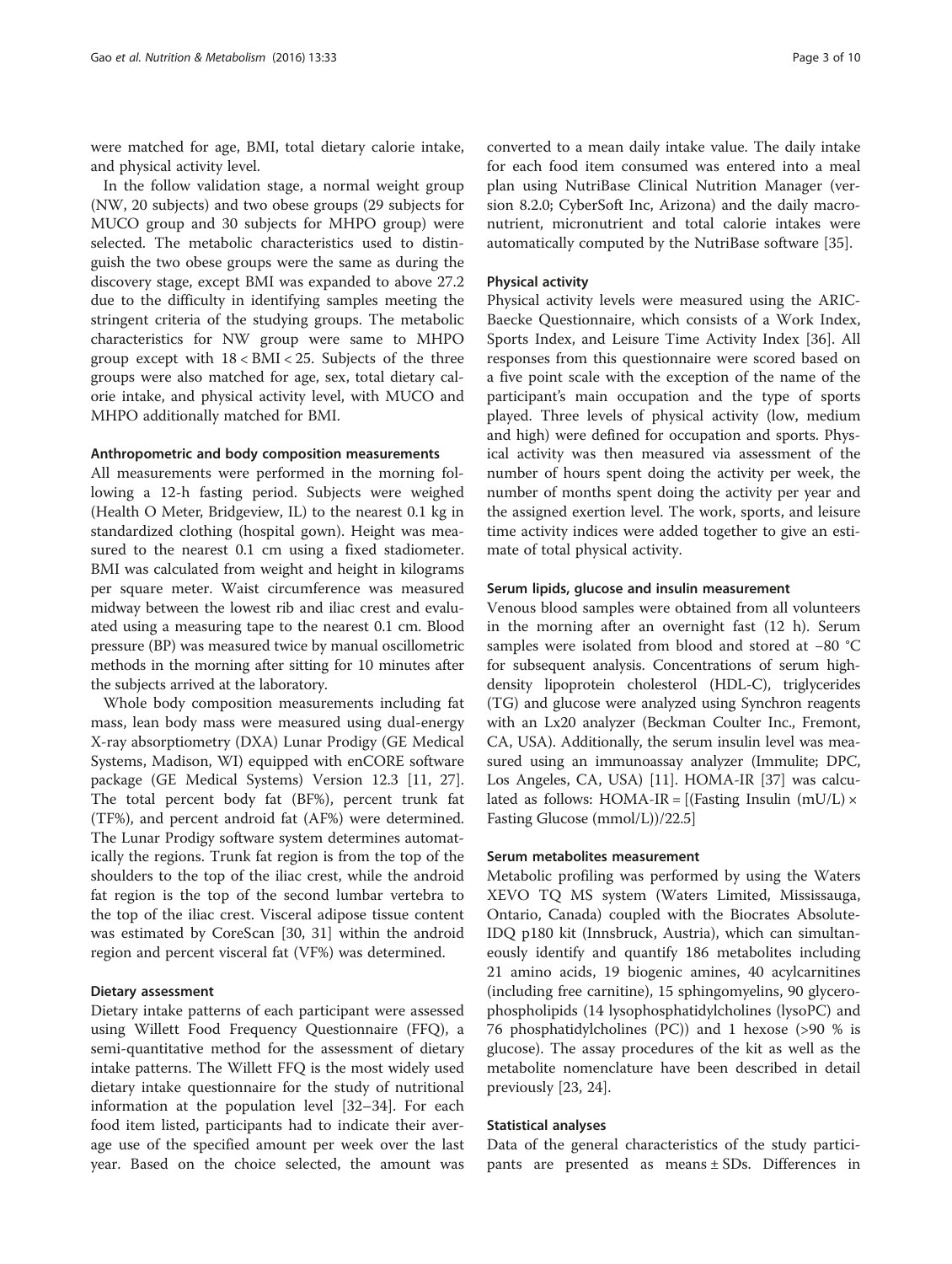anthropometry, dietary intakes and physical activity were assessed using Student's t-test. The sex ratio was analyzed by chi-square tests. SPSS software version 19.0 (SPSS Inc, Chicago, IL, USA) was used for these analyses. All tests were two-sided and a p-value less than 0.05 was considered to be statistically significant.

In the discovery stage, the Partial least squares Discriminant Analysis (PLS-DA) method was used to identify the characteristic metabolites with significant difference between the two groups, using SIMCA-P 11.5 (Umetrics AB, Umea, Sweden) software. Since there were vast differences in the absolute concentrations among different metabolites, all data were mean-centered and standardized before analyses. In PLS-DA, the R2X, R2Y and Q2 (cum) parameters were used for the model evaluation, representing the explanation, fitness and prediction power respectively. R2X is the percentage of all response variables explained by the model. R2Y describes the percentage of variation explained by the model. Q2 shows the predictive value of the model. The importance of each metabolite in the PLS-DA was evaluated by variable importance in the projection (VIP) score. The VIP score positively reflects the metabolite's influence on the classification, and metabolites with VIP > 1 were considered important in the study. Additionally, the Kruskal-Wallis test was executed using Multi Experiment View (V.4.9) software to determine the significant metabolites. The significance level was defined as  $p < 0.05$ . Those with VIP > 1 and  $p < 0.05$  were recognized as the most important metabolites and Bonferroni method ( $p_{\text{Bonferroni}} = 1 - 0.95^{1/n}$ ) was used to correct for multiple testing in different categories of metabolites. A *p*-value  $\leq$  p<sub>Bonferroni</sub> was considered to be statistically significant; hexose:  $\leq 0.05$ , amino acid: ≤ 0.005, biogenic amines: ≤ 0.013, acylcarnitines:  $\leq 0.004$ , glycerophospholipids:  $\leq 0.006$ .

In the following validation stage, the normal distributions of the 8 statistically significant metabolites survived from the discovery study were analyzed. Logarithmic transformation was used for the variables that did not show normal distribution. One-Way ANOVA followed by Tukey test was used to analyze significant difference between groups by SPSS software version 19.0. Bonferroni method was used to correct for multiple testing. A  $p$ -value  $\leq$  0.005 was considered to be statistically significant.

### Results

# Demographic and metabolic characteristics of participants

Twenty obese subjects were included in the discovery stage. The general characteristics of the subjects in the discovery stage are shown in Table 1. There were no significant differences for age, BMI, sex ratio, BF%, TF%, AF%, systolic blood pressure (SBP), diastolic blood pressure (DBP), dietary food intake and physical activity

|                 | Table 1 Characteristics of the study participants in the |  |  |  |
|-----------------|----------------------------------------------------------|--|--|--|
| discovery stage |                                                          |  |  |  |

| Variables                  | <b>MUCO</b>         | <b>MHPO</b>         | $P$ -value         |
|----------------------------|---------------------|---------------------|--------------------|
| Age (years)                | $49.5 \pm 4.8$      | $43.4 \pm 11.7$     | 0.154              |
| Sex(F/M)                   | 6/4                 | 8/2                 | 0.628 <sup>a</sup> |
| Anthropometry              |                     |                     |                    |
| BMI ( $kg/m2$ )            | $31.8 \pm 1.6$      | $32.2 \pm 2.1$      | 0.661              |
| Waist Circumference(cm)    | $107.6 \pm 7.1$     | $88.5 \pm 18.2$     | 0.004              |
| <b>BF %</b>                | $36.4 \pm 8.6$      | $42.4 \pm 10.8$     | 0.189              |
| <b>TF %</b>                | $41.7 \pm 7.1$      | $45.3 \pm 9.5$      | 0.343              |
| AF%                        | $48.8 \pm 6.5$      | $51.1 \pm 8.6$      | 0.520              |
| Visceral fat (q)           | $1885.4 \pm 369.2$  | $1087.2 \pm 663.2$  | 0.004              |
| VF%                        | $5.9 \pm 1.6$       | $2.7 \pm 1.3$       | 0.000              |
| Metabolic Profile          |                     |                     |                    |
| SBP (mmHg)                 | $133.9 \pm 10.7$    | $127.0 \pm 20.3$    | 0.650              |
| DBP (mmHg)                 | $88.6 \pm 5.9$      | $85.6 \pm 10.8$     | 0.318              |
| TG (mmol/L)                | $2.4 \pm 1.2$       | $1.2 \pm 0.4$       | 0.025              |
| HDL-C (mmol/L)             | $1.0 \pm 0.1$       | $1.5 \pm 0.2$       | < 0.001            |
| Glucose (mmol/L)           | $7.1 \pm 2.0$       | $4.9 \pm 0.3$       | < 0.001            |
| Insulin (pmol/L)           | $281.9 \pm 343.8$   | $54.8 \pm 22.1$     | < 0.001            |
| <b>HOMA-IR</b>             | $14.7 \pm 22.3$     | $1.7 \pm 0.8$       | < 0.001            |
| Diet and Physical Activity |                     |                     |                    |
| Caloric intake (kcal/day)  | $2057.3 \pm 1093.9$ | 1852. $0 \pm 846.5$ | 0.662              |
| Protein intake (g/day)     | $91.0 \pm 80.7$     | $72.6 \pm 22.5$     | 0.591              |
| FAT intake (g/day)         | $59.4 \pm 29.4$     | $54.5 \pm 37.6$     | 0.762              |
| Carbohydrate (g/day)       | $277.1 \pm 160.6$   | $271.2 \pm 147.5$   | 0.936              |
| Physical activity level    | $7.8 \pm 1.3$       | $7.7 \pm 1.8$       | 0.875              |

All values are means ± SDs. MUCO: metabolically unhealthy central obesity; MHPO: metabolically healthy peripheral obesity; The student's t-test was set to  $p < 0.05$ . Logarithmic transformation was used for the variables that did not have normal distribution (Insulin, glucose, HOMA-IR, TG and Protein intake) <sup>a</sup> Analyzed by chi-square tests by SPSS, statistical significance was set to  $p < 0.05$ 

between the two groups. Waist circumference, visceral fat mass, VF%, serum TG, glucose, insulin levels and HOMA-IR value in MUCO group were significantly higher than in MHPO group ( $p < 0.05$ ). HDL-C level was lower in MUCO group than in MHPO group ( $p < 0.001$ ).

The general characteristics of the subjects in the validation stage are shown in Table [2.](#page-4-0) There were no significant differences for age, sex ratio, dietary food intakes and physical activity among the three groups. BMI, waist circumference, BF%, TF%, AF%, visceral fat mass were significantly lower in NW group, compared with the two obese groups ( $p < 0.001$ ). VF% was significant higher in MUCO group than NW group ( $p < 0.001$ ), but no significant difference was found between MHPO and NW groups. There were no differences for BMI, BF%, TF% and AF% between the two obese groups, while waist circumference, visceral fat mass and VF% were significantly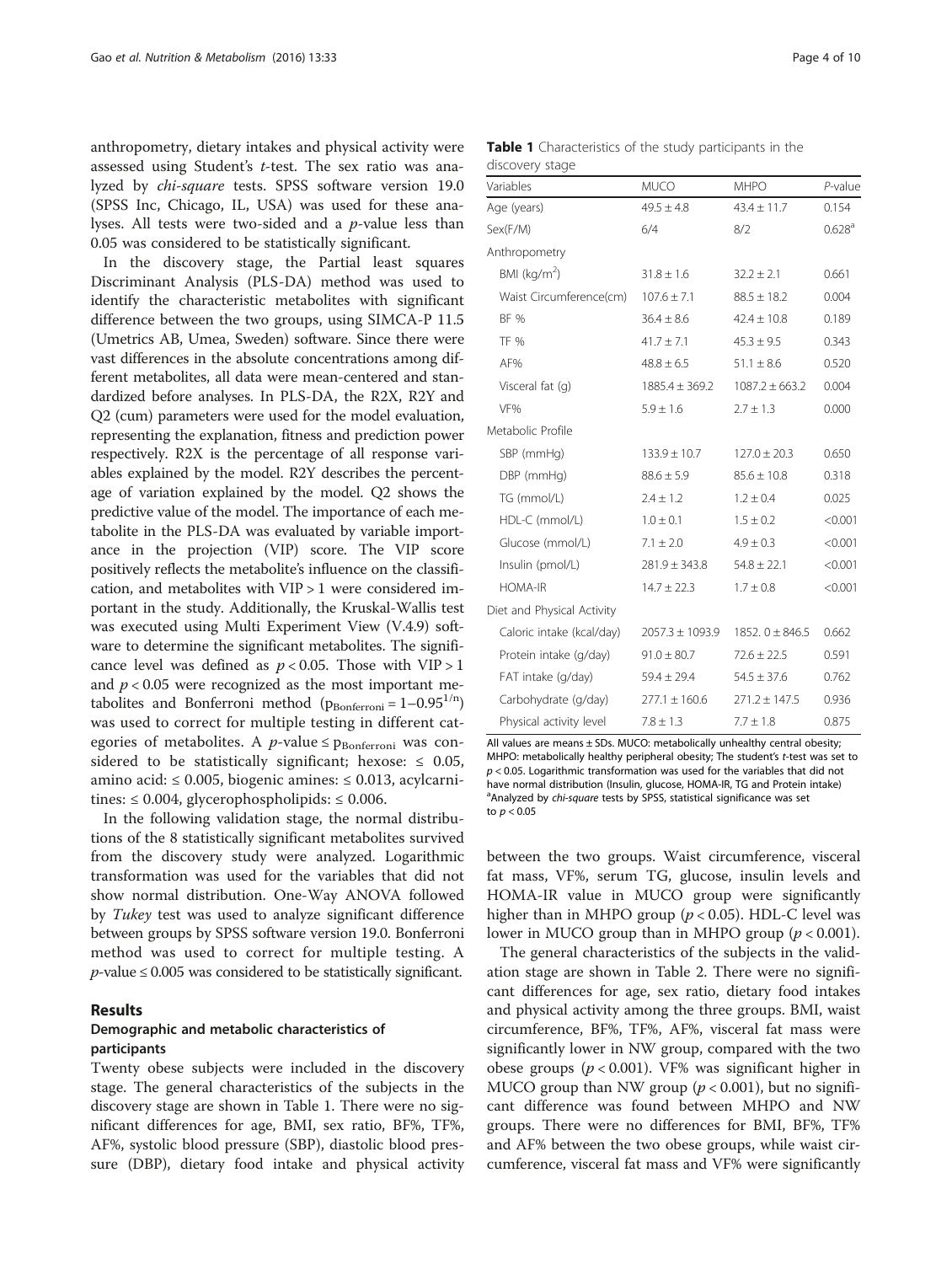| Variables                  | $NW(n = 20)$        | MUCO(29)           | MHPO (30)           | P1        | P <sub>2</sub> | P <sub>3</sub>     |
|----------------------------|---------------------|--------------------|---------------------|-----------|----------------|--------------------|
| Age (years)                | $44.9 \pm 11.4$     | $49.3 \pm 11.4$    | $43.4 \pm 11.8$     | 0.384     | 0.880          | 0.115              |
| Sex (F/M)                  | 10/10               | 15/14              | 15/15               | $1.000^a$ | $1.000^a$      | 1.000 <sup>a</sup> |
| Anthropometry              |                     |                    |                     |           |                |                    |
| BMI ( $\text{kg/m}^2$ )    | $21.7 \pm 0.8$      | $31.6 \pm 3.2$     | $30.1 \pm 1.4$      | 0.000     | 0.000          | 0.066              |
| Waist Circumference(cm)    | $80.7 \pm 6.4$      | $107.5 \pm 9.5$    | $92.1 \pm 7.6$      | 0.000     | 0.000          | 0.000              |
| <b>BF %</b>                | $25.3 \pm 8.6$      | $36.5 \pm 6.9$     | $35.6 \pm 9.2$      | 0.000     | 0.000          | 0.924              |
| <b>TF %</b>                | $26.9 \pm 8.6$      | $41.6 \pm 5.8$     | $39.8 \pm 7.2$      | 0.000     | 0.000          | 0.607              |
| AF%                        | $31.9 \pm 11.8$     | $48.7 \pm 5.7$     | $45.9 \pm 6.6$      | 0.000     | 0.000          | 0.247              |
| Visceral $fat(q)$          | $354.3 \pm 295.9$   | $2077.8 \pm 814.4$ | $1120.00 \pm 641.4$ | 0.000     | 0.000          | 0.000              |
| VF%                        | $2.5 \pm 2.1$       | $6.5 \pm 2.3$      | $4.2 \pm 2.8$       | 0.000     | 0.057          | 0.002              |
| Metabolic Profile          |                     |                    |                     |           |                |                    |
| SBP (mmHg)                 | $122.4 \pm 14.4$    | $137.4 \pm 14.3$   | $130.1 \pm 15.9$    | 0.003     | 0.192          | 0.165              |
| DBP (mmHg)                 | $78.1 \pm 9.3$      | $84.3 \pm 10.9$    | $85.5 \pm 8.3$      | 0.072     | 0.028          | 0.890              |
| TG (mmol/L)                | $0.87 \pm 0.29$     | $2.79 \pm 1.27$    | $1.11 \pm 0.53$     | 0.000     | 0.060          | 0.000              |
| HDL-C (mmol/L)             | $1.6 \pm 0.23$      | $0.99 \pm 0.17$    | $1.5 \pm 0.4$       | 0.000     | 0.521          | 0.000              |
| Glucose (mmol/L)           | $5.0 \pm 0.28$      | $7.3 \pm 2.8$      | $4.9 \pm 0.34$      | 0.000     | 0.931          | 0.000              |
| Insulin (pmol/L)           | $38.9 \pm 20.3$     | $153.1 \pm 48.6$   | $58.5 \pm 32.5$     | 0.000     | 0.035          | 0.000              |
| <b>HOMA-IR</b>             | $1.2 \pm 0.6$       | $7.1 \pm 3.9$      | $1.9 \pm 1.0$       | 0.000     | 0.029          | 0.000              |
| Diet and Physical Activity |                     |                    |                     |           |                |                    |
| Caloric intake (kcal/day)  | $1896.2 \pm 1199.7$ | $1509.3 \pm 568.2$ | $1935.6 \pm 789.5$  | 0.292     | 0.999          | 0.210              |
| Protein intake (g/day)     | $65.8 \pm 36.5$     | $60.6 \pm 32.7$    | $73.1 \pm 34.5$     | 0.601     | 0.729          | 0.152              |
| Fat intake (g/day)         | $57.0 \pm 22.7$     | $50.2 \pm 19.6$    | $55.2 \pm 20.4$     | 0.800     | 0.984          | 0.863              |
| Carbohydrate (g/day)       | $238.6 \pm 128.7$   | $201.9 \pm 87.1$   | $248.9 \pm 120.4$   | 0.369     | 1.000          | 0.074              |
| Physical activity level    | $8.1 \pm 1.7$       | $7.3 \pm 1.2$      | $8.1 \pm 1.4$       | 0.090     | 0.974          | 0.089              |

<span id="page-4-0"></span>Table 2 Characteristics of the study participants in the validation stage

All values are means  $\pm$  SDs. The One-Way ANCOVA followed by Tukey test was set to  $p < 0.05$ . NW: Normal Wight: MUCO: metabolically unhealthy central obesity: MHPO: metabolically healthy peripheral obesity; P1:The P value between MUCO and NW groups; P2:The P value between MHPO and NW groups; P3:The P value between MUCO and MHPO groups; Logarithmic transformation was used for the variables that did not have normal distribution (Insulin, glucose, HOMA-IR, TG) analyzed by chi-square tests by SPSS, statistical significance was

lower in MHPO group compared to MUCO group  $(p < 0.01)$ . SBP, serum TG, glucose, insulin levels and HOMA-IR value in MUCO group were significantly higher ( $p < 0.05$  for all), and serum HDL-C level were significantly lower ( $p < 0.01$ ) than in NW group. DBP, serum insulin level and HOMA-IR value were significantly higher in MHPO group than in NW group ( $p < 0.05$  for all), while there were no differences for SBP, serum TG, HDL-C, glucose levels between the two groups. Compared to MUCO group, serum TG, glucose, insulin levels and HOMA-IR value were significantly lower and serum HDL-C level was significantly higher in MHPO group  $(p < 0.001$  for all), while there was no difference for blood pressure between the two groups.

#### Identified metabolites in participant's serum

Over 95 % of the metabolites (178/186) were successfully determined in each sample. These included 40 acylcarnitines (including free carnitine), 21 amino acids, 12 biogenic amines, 89 glycerophospholipids (14 lysoPC, 75

PC), 15 sphingomyelins and hexose (>90 % is glucose), as shown in Additional file [1:](#page-7-0) Table S1.

# Metabolomics profiles changes in MHPO and MUCO groups in the discovery stage

PLS-DA results were presented in Fig. [1](#page-5-0). In the constructed PLS-DA model,  $R2X = 0.422$ ,  $R2Y = 0.801$  and a good prediction parameter  $Q2$  (cum) =0.571. The metabolites with the VIP > 1 were regarded as important in the classification of the two groups. The significant metabolites were further evaluated by the Kruskal-Wallis test with a threshold of  $p < 0.05$ . The results of metabolites with VIP > 1 and  $p < 0.05$  are shown in Table [3.](#page-5-0)

Compared with MHPO group, 39 metabolites were successfully identified in MUCO group. 11 amino acids (alanine, glutamine, histidine, isoleucine, leucine, lysine, methionine, phenylalanine, proline, tyrosine, valine), 4 biogenic amines (alphaAAA, Met-SO, kynurenine, sarcosine), free carnitine (C0) plus 13 acylcarnitines (C3, C3DC(C4OH), C4, C4:1, C5, C5:1, C5-DC(C6-OH),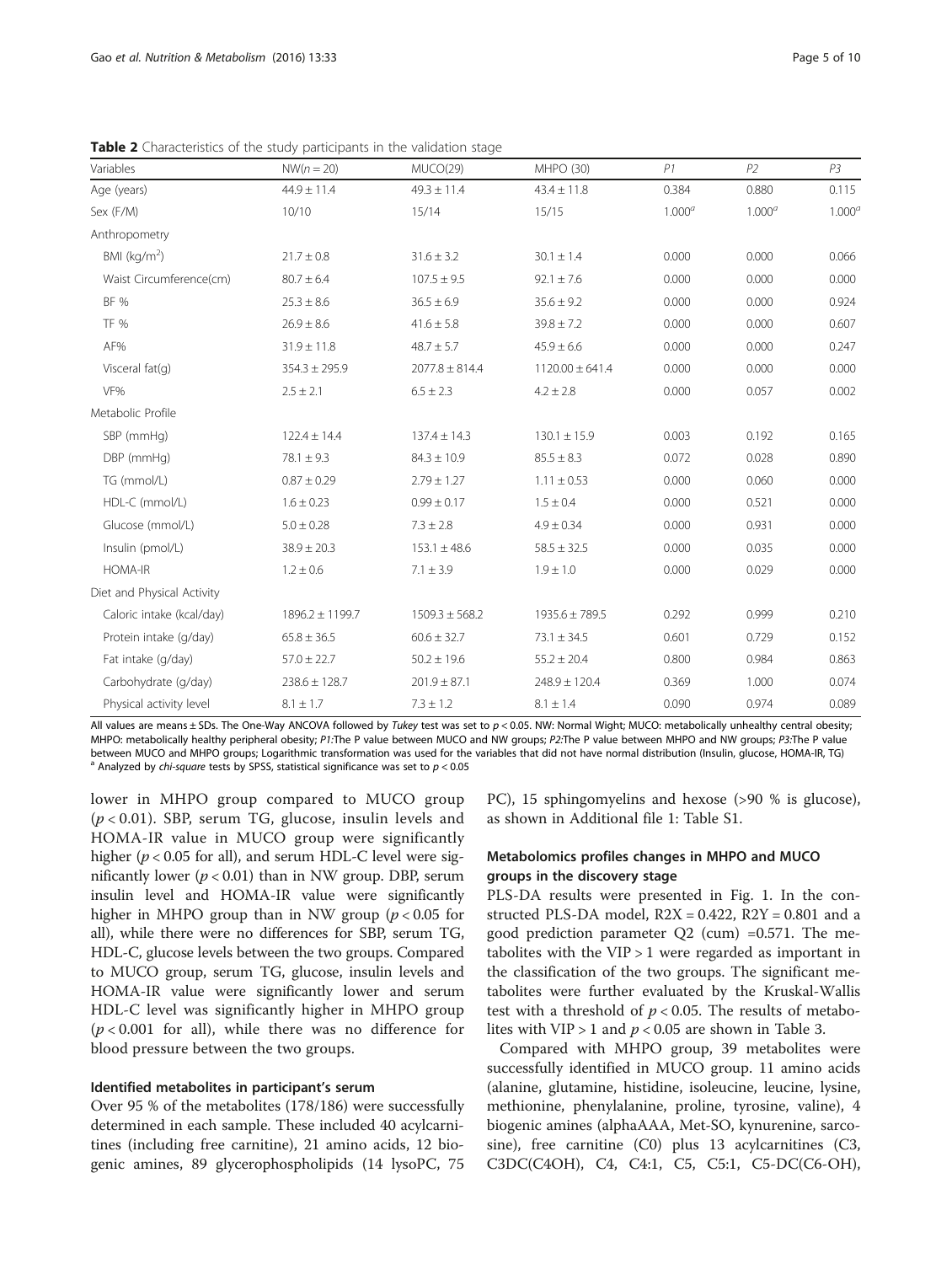<span id="page-5-0"></span>

C6(C4:1-DC), C6:1, C10:1, C10:2, C16, C16OH), and hexose (>90 % is glucose) were significantly higher and 9 glycerophospholipids (lysoPC C28:1, PC aa C40:2, PC ae C34:2/C36:3/C36:4/C38:4/C38:5/C38:6/C42:0) were significantly lower in MUCO group.

While, after multiple testing adjustment, hexose, leucine, isoleucine, tyrosine, valine, phenylalanine, alphaAAA, Met-SO and C3 were still statistically significantly different between the two groups. However, glucose accounted for 90 % of the hexose in the metabolomics approach used, thus the elevation of hexose in the MUCO subjects is probably owing to the high level of fasting glucose. Therefore, all these metabolites except hexose were identified as the key metabolites distinguishing MUCO and

Table 3 The variable importance in the projection (VIP) values<sup>a</sup> and p values of identified metabolites between MHPO and MUCO groups in the discovery stage (VIP  $> 1$ , p-value  $< 0.05$ )

| Metabolites    | VIP value | $P$ -value              | Metabolites    | VIP value | $P$ -value |
|----------------|-----------|-------------------------|----------------|-----------|------------|
| Hexoses        | 1.87725   | $0.000157$ *            | C4:1           | 1.55489   | 0.010843   |
| Tyrosine       | 1.95689   | 0.000507                | C10:2          | 1.55734   | 0.012379   |
| Leucine        | 2.00158   | 0.000669                | $C6(C4:1-DC)$  | 1.16246   | 0.015448   |
| Isoleucine     | 1.91919   | 0.000881                | CO             | 1.26561   | 0.015564   |
| Valine         | 1.93636   | 0.000881                | C6:1           | 1.36558   | 0.018482   |
| Phenylalanine  | 1.78606   | $0.003197$ *            | $C16$ -OH      | 1.61161   | 0.024043   |
| Lysine         | 1.51144   | 0.008151                | C5-DC(C6-OH)   | 1.30387   | 0.027184   |
| Histidine      | 1.55651   | 0.015564                | C16            | 1.20206   | 0.033822   |
| Methionine     | 1.55505   | 0.015526                | C10:1          | 1.2771    | 0.041174   |
| Alanine        | 1.47744   | 0.019110                | C3-DC(C4-OH)   | 1.0104    | 0.049025   |
| Proline        | 1.37059   | 0.023342                | PC aa C40:2    | 1.30675   | 0.041250   |
| Glutamine      | 1.42081   | 0.041250                | PC ae C38:4    | 1.37446   | 0.019110   |
| alphaAAA       | 1.72871   | $0.001152$ <sup>*</sup> | PC ae C342     | 1.11563   | 0.025692   |
| MetSO          | 1.57108   | 0.007564                | PC ae C36:4    | 1.18682   | 0.028366   |
| Kynurenine     | 1.41756   | 0.028366                | PC ae C38:5    | 1.25626   | 0.034294   |
| Sarcosine      | 1.3291    | 0.028366                | PC ae C42:0    | 1.13183   | 0.041250   |
| C <sub>3</sub> | 1.53624   | 0.003299                | PC ae C36:3    | 1.15062   | 0.049366   |
| C4             | 1.45988   | 0.006502                | PC ae C38:6    | 1.15541   | 0.049366   |
| C5:1           | 1.45929   | 0.008849                | lysoPC a C28:1 | 1.22246   | 0.049366   |
| C <sub>5</sub> | 1.44608   | 0.009056                |                |           |            |

"Higher VIP values indicate a stronger influence of the metabolite in distinguishing different groups. Kruskal-Wallis test set to  $p < 0.05$ . MUCO metabolically unhealthy central obesity; MHPO metabolically healthy peripheral obesity; Hexose (mainly glucose); alphaAAA, alpha-Aminoadipic acid; Met-SO, Methioninesulfoxide. Asterisk (\*) marks statistical significance after Bonferroni correction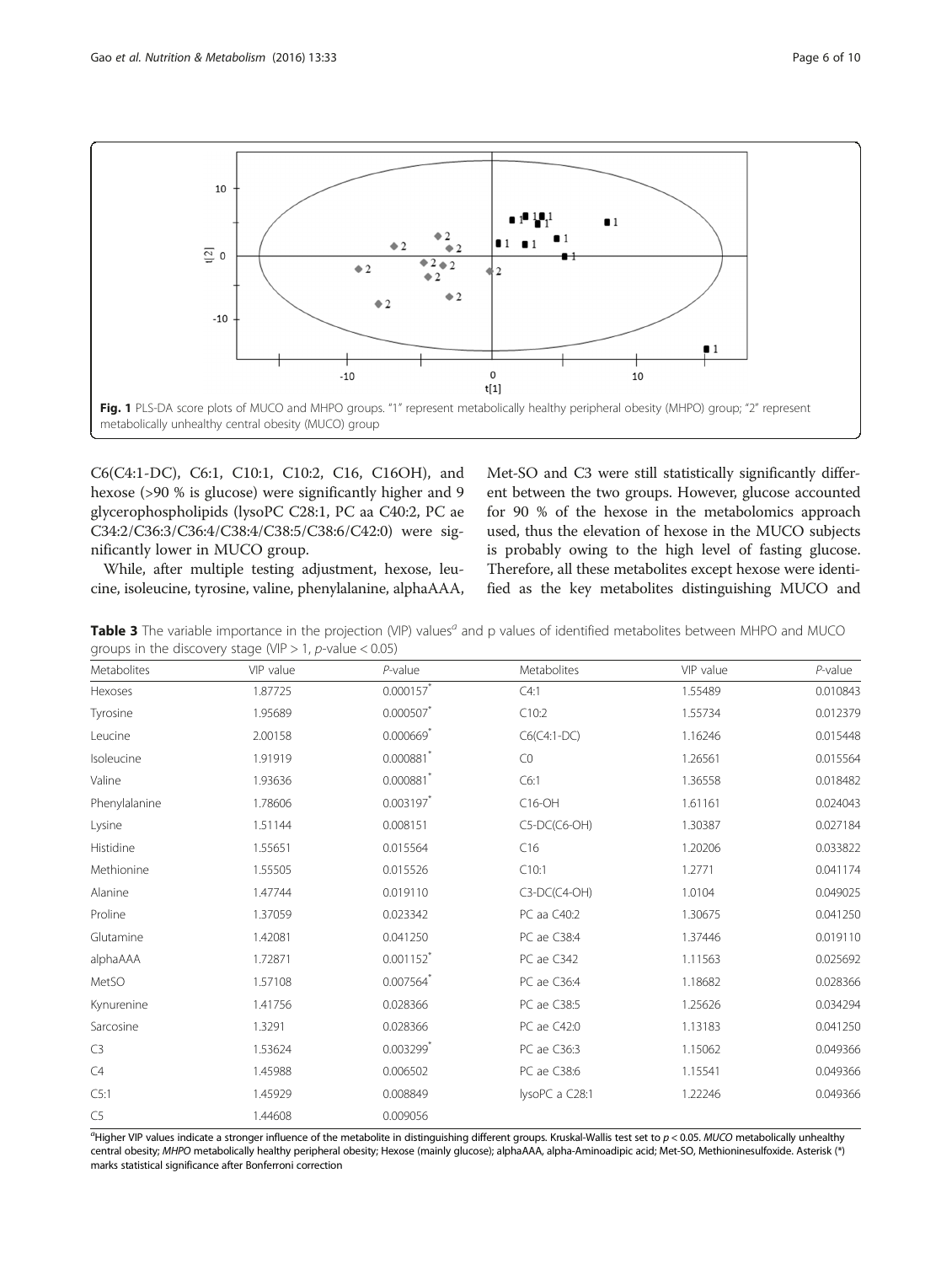MHPO groups and were further examined in the validation stage.

# Metabolomics profiles changes among groups in the validation stage

The significant differences of 8 metabolites were further examined during the validation stage. Five metabolites were identified as statistically significant among the three groups. As shown in Table 4, serum leucine, isoleucine, valine, alphaAAA, C3 levels were significant higher in MUCO group compared to NM or MHPO groups after multiple testing adjustment  $(p < 0.001)$ . There were no statistically significant differences on the concentration of the 5 metabolites between MHPO and NW groups.

#### **Discussion**

To the best of our knowledge, this study is the first to identify serum metabolic biomarkers in MUCO focusing on fat distribution factors and using a metabolomics technology. We discovered significant increases in 5 serum metabolites (leucine, isoleucine, valine, alphaAAA and C3 acylcarnitine) that distinguished metabolically unhealthy centrally obese from metabolically healthy peripherally obese patients.

Obesity is one of the primary risk factor for diabetes and other metabolic conditions [\[2](#page-8-0)]. However, paradoxically a significant proportion of obese individuals in the general population can exhibit a phenotype free of metabolic abnormalities [\[6](#page-8-0), [9](#page-8-0), [10](#page-8-0)]. Consequently, recent studies have suggested that the differentiation of metabolic health status among obese individuals is partially due to different fat distribution [[38\]](#page-9-0). Abdominal visceral fat accumulation or central obesity is currently known to be the key risk factor that links to metabolic abnormalities in obesity [[6, 10, 11\]](#page-8-0). Essentially, centrally obese patients have significantly higher risk of one or more abnormalities related to lipids, insulin, glucose, blood pressure and inflammation than peripherally obese patients [[4, 5](#page-8-0), [8](#page-8-0)]. However, the specific downstream metabolic characteristic and molecular mechanisms which distinguish the

metabolically unhealthy obese phenotype from metabolically healthy obese phenotype remain poorly understood.

The criteria applied to define metabolically unhealthy and healthy obesity vary largely in the current literature [[6](#page-8-0)–[12\]](#page-8-0). Apparently, the stringency of criteria used in a study will affect the numbers and types metabolites that will be detected. To date, three studies have been performed using metabolomics technology to address the metabolic profiles between metabolically unhealthy and healthy obese individuals [[20](#page-8-0)–[22](#page-8-0)]. However, none of the studies considered the role of fat distribution and neither had normal weight control group. In our current study, on top of defining different phenotypes of obesity with waist circumference, which is known as an effective predictor abdominal visceral fat accumulation [[39, 40](#page-9-0)], stricter criteria were taken with both MS and IR been used when defining metabolically healthy and unhealthy obesity [\[9](#page-8-0), [11](#page-8-0)]. Moreover, visceral fat mass and visceral fat percentage were measured and found significantly higher in MUCO group. Furthermore, the aforementioned groups were matched for age, sex, total dietary calorie intake, physical activity and BMI to eliminate the confounding effects of these factors on metabolites. Age and sex are primarily important factors that affect metabolism and the metabolites studied [\[41](#page-9-0)–[43\]](#page-9-0). Total calorie intake is a critical factor in maintaining energy balance and likely the levels of various metabolites: amino acids, lipids and carbohydrates [[44\]](#page-9-0). In addition, physical activity level is likely the most important nondietary factor to influence the general metabolism of all the macro- and micro-nutrients [\[44, 45\]](#page-9-0). It is extremely important to properly control these factors in a study that analyzes and compares hundreds of metabolites. Moreover, a NW group was added as the control group in the validation stage to further emphasize differences in obesity associated risk factors related to metabolic health. These stringency are important and indicate our findings are likely more specific and accurate.

In the validation stage, we successfully confirmed the elevation of 5 serum metabolites (leucine, isoleucine, valine, alphaAAA, C3 acylcarnitine) discovered in the first stage that are associated with metabolically unhealthy

Table 4 Metabolites with significant difference among groups during the validation stage

|                      |                 |                  | $\tilde{}$     |       |                |       |
|----------------------|-----------------|------------------|----------------|-------|----------------|-------|
| Metabolites (umol/L) | <b>NM</b>       | <b>MUCO</b>      | <b>MHPO</b>    | P1    | P <sub>2</sub> | P3    |
| Leucine              | $189.5 + 37.6$  | $321.5 \pm 36.8$ | $216.6 + 32.6$ | 0.000 | 0.346          | 0.000 |
| <b>Isoleucine</b>    | $87.7 + 48.2$   | $132.0 + 52.7$   | $92.5 + 45.2$  | 0.000 | 0.584          | 0.000 |
| Valine               | $797.8 + 50.1$  | $388.5 + 53.4$   | $291.3 + 43.4$ | 0.000 | 0.917          | 0.000 |
| alphaAAA             | $2.45 \pm 0.24$ | $3.10 \pm 0.40$  | $2.62 + 0.29$  | 0.000 | 0.138          | 0.000 |
| C <sub>3</sub>       | $0.30 \pm 0.08$ | $0.42 \pm 0.11$  | $0.29 + 0.11$  | 0.000 | 0.976          | 0.000 |

All values are means  $\pm$  SDs. The One-Way ANOVA followed by Tukey test was set to  $p < 0.05$ . NW normal weight, MUCO metabolically unhealthy central obesity, MHPO metabolically healthy peripheral obesity; alphaAAA, alpha-aminoadipic acid. Logarithmic transformation was used for the variables that did not have normal distribution (alphaAAA); P1: The P value between MUCO and NW groups; P2: The P value between MHPO and NW groups; P3:The P value between MUPO and MHPO groups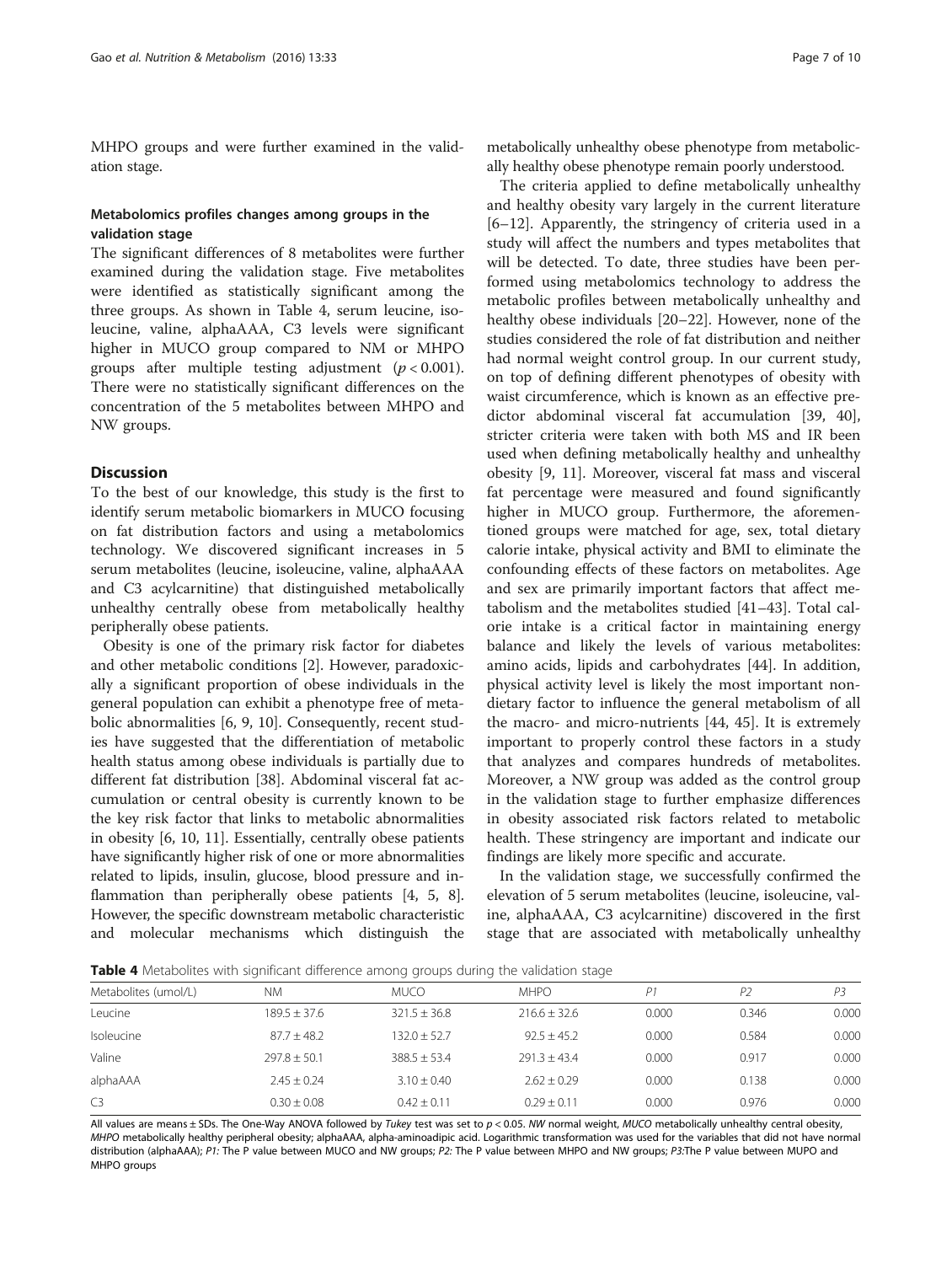<span id="page-7-0"></span>centrally obese patients. No significant difference was found between MHPO and NW control group. Leucine, isolucine, and valine are BCAAs. BCAAs comprise approximately 40 % of the free essential amino acids in blood. They play important roles in maintenance and growth of skeletal muscle, are used as an energy source during exercise, and can serve as gluconeogenic precursors [\[46](#page-9-0)]. In humans, serum BCAAs cannot be created from other compounds and mainly come from dietary protein, amino acids and endogenous protein catabolism in muscle [[47\]](#page-9-0). The two groups of obese patients from our study had no significant difference in dietary intake of protein or amino acids (shown in Additional file 2: Table S2 and Additional file 3: Table S3). These results suggest that the significantly higher level of BCAAs in MUCO individuals may be due to the increased protein catabolism, likely secondary to insulin resistance [[14](#page-8-0), [48\]](#page-9-0). A recent theory suggested that increased circulating concentration of BCAAs might be caused by a block of BCAAs catabolism in the mitochondria of adipose tissue [[48](#page-9-0)–[51](#page-9-0)], with visceral fat playing an important role in this regard [[52\]](#page-9-0). Furthermore, accumulating evidence indicated that abnormal levels of circulating BCAAs were involved in various diseases, including chronic liver disease [[53\]](#page-9-0), obesity [\[54\]](#page-9-0), diabetes [\[55\]](#page-9-0), cardiovascular disease [\[56](#page-9-0)] and cancer [\[57\]](#page-9-0). It has long been recognized that BCAAs are elevated in the blood of patients with obesity, IR or diabetes [\[14](#page-8-0), [54](#page-9-0), [55](#page-9-0), [58](#page-9-0)–[60](#page-9-0)]. The finding from our present study provides the first link between increased serum BCAAs levels with central obesity specifically, rather than with peripheral obesity. The precise molecular mechanisms mediating the association between BCAAs and metabolic abnormalities during obesity is unclear, but may be related to the activation of mTOR-S6 K1 induced disruption of insulin signaling or the inhibition of GCN2, ATF4 and AMPK mediated lipid, glucose metabolism and energy homeostasis disorder [[14,](#page-8-0) [57, 61](#page-9-0)].

Acylcarnitines are formed intracellularly from carnitine during the metabolism of long-chain fatty acids and BCAAs [[62, 63\]](#page-9-0). In our study, we discovered that serum acylcarnitine C3 (propionylcarnitine) were significantly higher in MUCO individuals. C3 is a product of BCAAs mitochondrial catabolism, especially isoleucine and valine catabolism [[14\]](#page-8-0). Elevation of serum C3 levels was also observed in patients with obesity or diabetes previously [\[14,](#page-8-0) [64](#page-9-0)–[66](#page-9-0)], and the increased BCAA degradation in muscle tissue or liver associated with the increased serum BCAA levels was considered as a potential cause [[14\]](#page-8-0).

Biogenic amines are bioactive substances containing one or more amine groups. They are basic nitrogenous compounds formed mainly by decarboxylation of amino acids or by amination and transamination of aldehydes and ketones. Among the biogenic amines measured in the current study, only serum alpha-aminoadipic acid (alphaAAA) was significantly different among the groups. AlphaAAA is a product of lysine degradation in mammals [[67, 68\]](#page-9-0), that has been identified as a biomarker for the development of T2DM and a potential modulator of glucose homeostasis in humans [[69, 70](#page-9-0)]. Reports on the changes of serum alphaAAA level in obesity are rare, while a study from Korea described significantly higher serum alphaAAA levels in obese children [[71](#page-9-0)]. It is well known that obesity, especially central obesity is the primary risk factor for the development of IR and diabetes [\[6](#page-8-0), [10](#page-8-0)–[12\]](#page-8-0). However the factors that link obesity and diabetes are largely unknown. The patients in the present study were well defined having central obesity. Our finding strongly suggests that alphaAAA is at least one important factor mediating central obesity and diabetes.

This study had a number of limitations to consider. First, this is a cross-sectional case–control study. Sequential observations made in a prospective manner would provide more useful information. Secondly, although the targeted metabolomics approach explored 186 metabolites, we might have missed important metabolites which the panel does not have. Finally, although HOMA-IR is a widely accepted measure of IR, hyperinsulinemic euglycemic clamp technique is considered a more accurate method to measure IR [\[72](#page-9-0)].

#### Conclusions

This is the first study using a targeted metabolomics approach and two-stage study design to identify serum metabolites differences between metabolically healthy peripheral obese and unhealthy central obese individuals. We found significantly higher levels of serum branchedchain amino acids (leucine, isoleucine, valine), propionylcarnitine (C3 acylcarnitine) and alphaAAA to distinguish metabolically unhealthy central obesity from metabolically healthy peripheral obesity. The identified metabolites provide novel insights into the metabolic characteristic and pathogenesis of metabolic abnormalities in central obesity. Future studies are warranted to further verify the relevance of these novel metabolites associated with central obesity, and elucidate the underlying biochemical mechanisms.

# Additional files

[Additional file 1: Table S1.](dx.doi.org/10.1186/s12986-016-0095-9) List of metabolite concentrations determined using the Biocrates AbsoluteIDQ kit. (DOC 42 kb)

[Additional file 2: Table S2.](dx.doi.org/10.1186/s12986-016-0095-9) Dietary amino acids intakes of the study participants in the discovery stage. (DOC 46 kb)

[Additional file 3: Table S3.](dx.doi.org/10.1186/s12986-016-0095-9) Dietary amino acids intakes of the study participants in the validation stage. (DOC 51 kb)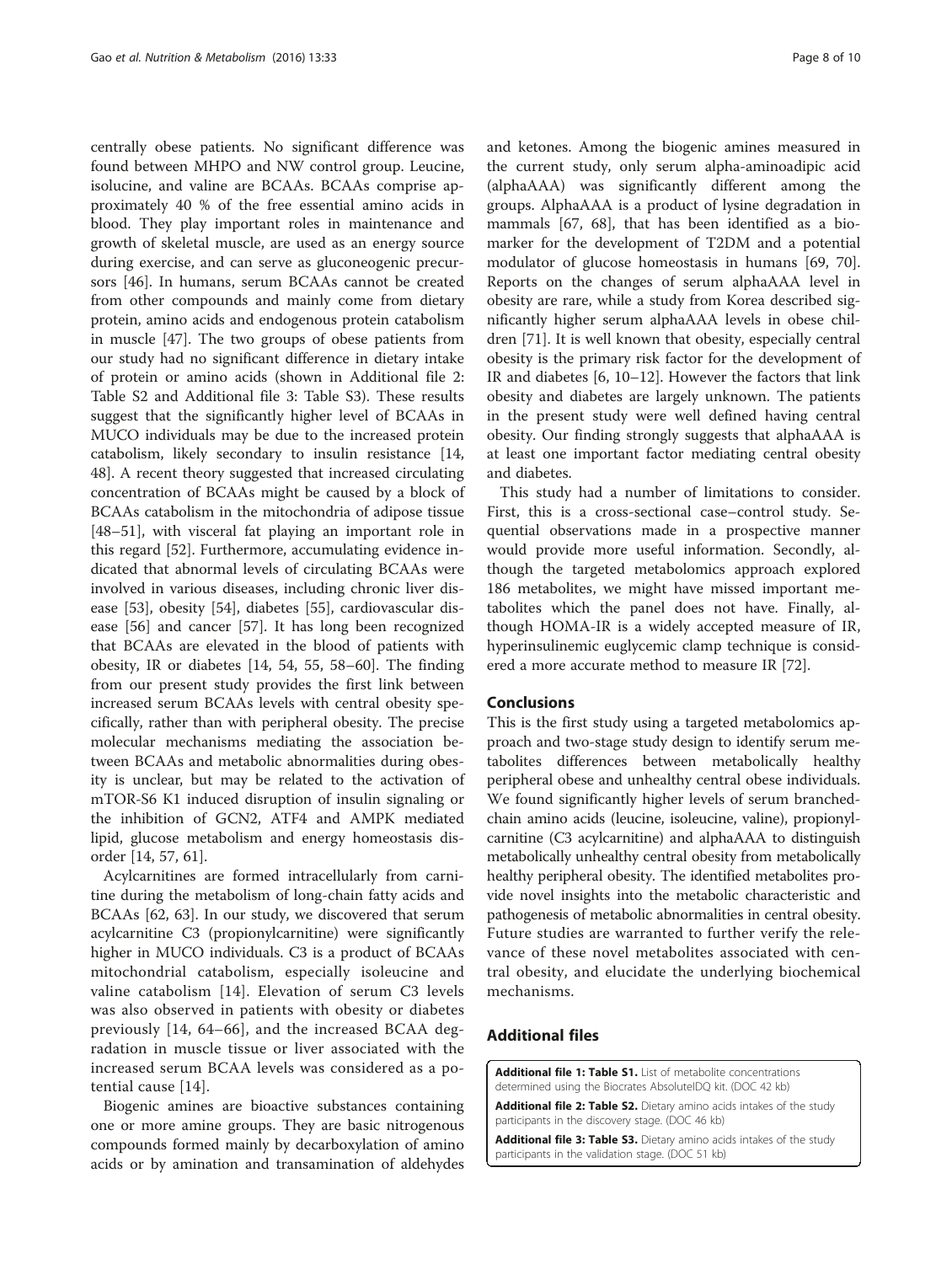#### <span id="page-8-0"></span>Abbreviations

AF%: percent android fat; BCAA: branched-chain amino acids; BF%: total percent fat; BMI: body mass index; BP: blood pressure; CVD: cardiovascular disease; DBP: diastolic blood pressure; DXA: dual-energy X-ray absorptiometry; FFQ: food frequency questionnaire; GF%: percent gynoid fat; HDL-C: high-density lipoprotein cholesterol; HOMA-IR: homeostasis model assessment of insulin resistance; IR: insulin resistance;

lysoPC: lysophosphatidylcholine; MAO: metabolic abnormal obesity; MHO: metabolic healthy obesity; MHPO: metabolically healthy peripherally obesity; MS: metabolic syndrome; MUCO: metabolically unhealthy centrally obesity; NW: normal weight; PC: phosphatidylcholines; SBP: systolic blood pressure; SM: sphingomyelin; T2DM: type 2 diabetes mellitus; TF%: percent trunk fat; TG: triglycerides; VF%: percent visceral fat.

#### Competing interests

The authors declare that they have no competing interests.

#### Authors' contributions

XG drafted the manuscript, conducted the analyses of the data, and revised the manuscript for important intellectual content and approved the final version for submission; WZ, YW contributed to the data collection and critical comments on the final manuscript; PP, FC, GZ, ER, WG contributed to critical comments on the final manuscript; GS contributed to the design of the study and critically reviewed the manuscript and the scientific interpretations of results. All authors read and approved the final manuscript

#### Acknowledgements

This project has been funded by a Canadian Institutes of Health Research (CIHR) (operating grant: MOP192552) and an A.R.COX Award (operating grant) to Guang Sun. Xiang Gao was supported by grants from National Natural Science Foundation of China (No. 31371757), State Key Program of National Natural Science Foundation of China (No. 31330060) and supported by the China Scholarship Council.

We would like to thank all of the volunteers who participated in the present study.

#### Author details

<sup>1</sup>College of Food Science and Engineering, Ocean University of China, No.5, Yu Shan Road, Qingdao, Shandong Province, China. <sup>2</sup>Faculty of Medicine, Memorial University, 300 Prince Philip Drive, St. John's, NL, Canada. <sup>3</sup> <sup>3</sup>Department of Endocrinology, The First Affiliated Hospital of Dalian Medical University, Dalian 116000, Liaoning, China.

#### Received: 10 March 2016 Accepted: 3 May 2016 Published online: 12 May 2016

#### References

- Ng M, Fleming T, Robinson M, Thomson B, Graetz N, Margono C, et al. Global, regional, and national prevalence of overweight and obesity in children and adults during 1980–2013: a systematic analysis for the Global Burden of Disease Study 2013. The Lancet. 2014;384(9945):766–81.
- 2. Mokdad AH, Ford ES, Bowman BA, Dietz WH, Vinicor F, Bales VS, et al. Prevalence of obesity, diabetes, and obesity-related health risk factors. 2001. JAMA. 2003;289(1):76–9.
- 3. Bray GA. Medical consequences of obesity. J Clin Endocrinol Metab. 2004;89(6):2583–9.
- 4. Calle EE, Kaaks R. Overweight, obesity and cancer: epidemiological evidence and proposed mechanisms. Nat Rev Cancer. 2004;4(8):579–91.
- 5. Van Gaal LF, Mertens IL, Christophe E. Mechanisms linking obesity with cardiovascular disease. Nature. 2006;444(7121):875–80.
- 6. Karelis A, Brochu M, Rabasa-Lhoret R. Can we identify metabolically healthy but obese individuals (MHO)? Diabetes Metab. 2004;30(6):569–72.
- 7. Aguilar-Salinas CA, García EG, Robles L, Riano D, Ruiz-Gomez DG, García-Ulloa AC, et al. High adiponectin concentrations are associated with the metabolically healthy obese phenotype. J Clin Endocrinol Metab. 2008;93(10):4075–9.
- 8. Stefan N, Kantartzis K, Machann J, Schick F, Thamer C, Rittig K, et al. Identification and characterization of metabolically benign obesity in humans. Arch Intern Med. 2008;168(15):1609–16.
- 9. Wildman RP, Muntner P, Reynolds K, McGinn AP, Rajpathak S, Wylie-Rosett J, et al. The obese without cardiometabolic risk factor clustering and the normal weight with cardiometabolic risk factor clustering: prevalence and

correlates of 2 phenotypes among the US population (NHANES 1999–2004). Arch Intern Med. 2008;168(15):1617–24.

- 10. Primeau V, Coderre L, Karelis A, Brochu M, Lavoie M, Messier V, et al. Characterizing the profile of obese patients who are metabolically healthy. Int J Obes. 2011;35(7):971–81.
- 11. Shea JL, Randell EW, Sun G. The Prevalence of Metabolically Healthy Obese Subjects Defined by BMI and Dual‐Energy X‐Ray Absorptiometry. Obesity. 2011;19(3):624–30.
- 12. Boonchaya-Anant P, Apovian CM. Metabolically Healthy Obesity—Does it Exist? Current atherosclerosis reports. 2014;16(10):1–9.
- 13. German JB, Hammock BD, Watkins SM. Metabolomics: building on a century of biochemistry to guide human health. Metabolomics. 2005;1(1):3–9.
- 14. Newgard CB, An J, Bain JR, Muehlbauer MJ, Stevens RD, Lien LF, et al. A branched-chain amino acid-related metabolic signature that differentiates obese and lean humans and contributes to insulin resistance. Cell Metab. 2009;9(4):311–26.
- 15. Fiehn O, Garvey WT, Newman JW, Lok KH, Hoppel CL, Adams SH. Plasma metabolomic profiles reflective of glucose homeostasis in non-diabetic and type 2 diabetic obese African-American women. PLoS One. 2010;5(12):e15234.
- 16. Suhre K, Meisinger C, Doring A, Altmaier E, Belcredi P, Gieger C, et al. Metabolic footprint of diabetes: a multiplatform metabolomics study in an epidemiological setting. PLoS One. 2010;5(11):e13953.
- 17. Lewis GD, Asnani A, Gerszten RE. Application of metabolomics to cardiovascular biomarker and pathway discovery. Journal of the American College of Cardiology. 2008;52(2):117–23.
- 18. Zhang A, Sun H, Wang X. Saliva metabolomics opens door to biomarker discovery, disease diagnosis, and treatment. Appl Biochem Biotechnol. 2012;168(6):1718–27.
- 19. Zhang A, Sun H, Han Y, Yuan Y, Wang P, Song G, et al. Exploratory urinary metabolic biomarkers and pathways using UPLC-Q-TOF-HDMS coupled with pattern recognition approach. Analyst. 2012;137(18):4200–8.
- 20. Wiklund PK, Pekkala S, Autio R, Munukka E, Xu L, Saltevo J, et al. Serum metabolic profiles in overweight and obese women with and without metabolic syndrome. Diabetol Metab Syndr. 2014;6(1):40.
- 21. Böhm A, Halama A, Meile T, Zdichavsky M, Lehmann R, Weigert C, et al. Metabolic signatures of cultured human adipocytes from metabolically healthy versus unhealthy obese individuals. PLoS One. 2014;9(4):e93148.
- 22. Chen H, Tseng Y, Wang S, Tsai Y, Chang C, Kuo T, et al. The metabolome profiling and pathway analysis in metabolic healthy and abnormal obesity. Int J Obes. 2015;39(8):1241–8.
- 23. Zhai G, Wang-Sattler R, Hart DJ, Arden NK, Hakim AJ, Illig T, et al. Serum branched-chain amino acid to histidine ratio: a novel metabolomic biomarker of knee osteoarthritis. Ann Rheum Dis. 2010;69:1227–31.
- 24. Römisch-Margl W, Prehn C, Bogumil R, Röhring C, Suhre K, Adamski J. Procedure for tissue sample preparation and metabolite extraction for highthroughput targeted metabolomics. Metabolomics. 2012;8(1):133–42.
- 25. Sun G, French CR, Martin GR, Younghusband B, Green RC, Xie Y-g, et al. Comparison of multifrequency bioelectrical impedance analysis with dual-energy X-ray absorptiometry for assessment of percentage body fat in a large, healthy population. Am J Clin Nutr. 2005;81(1):74–8.
- 26. Sun G, Vasdev S, Martin GR, Gadag V, Zhang H. Altered calcium homeostasis is correlated with abnormalities of fasting serum glucose, insulin resistance, and β-cell function in the Newfoundland population. Diabetes. 2005;54(11):3336–9.
- 27. Kennedy AP, Shea JL, Sun G. Comparison of the Classification of Obesity by BMI vs. Dual-energy X-ray Absorptiometry in the Newfoundland Population. Obesity. 2009;17(11):2094–9.
- 28. Shea J, King M, Yi Y, Gulliver W, Sun G. Body fat percentage is associated with cardiometabolic dysregulation in BMI-defined normal weight subjects. Nutr Metab Cardiovas. 2012;22(9):741–7.
- 29. Fontaine-Bisson B, Thorburn J, Gregory A, Zhang H, Sun G. Melaninconcentrating hormone receptor 1 polymorphisms are associated with components of energy balance in the Complex Diseases in the Newfoundland Population: Environment and Genetics (CODING) study. Am J Clin Nutr. 2014;99(2):384–91.
- 30. Rothney MP, Xia Y, Wacker WK, Martin FP, Beaumont M, Rezzi S, et al. Precision of a new tool to measure visceral adipose tissue (VAT) using dual‐energy X‐Ray absorptiometry (DXA). Obesity. 2013;21(1):e134–6.
- 31. Ergun DL, Rothney MP, Oates MK, Xia Y, Wacker WK, Binkley NC. Visceral adipose tissue quantification using lunar prodigy. J Clin Densitom. 2013;16(1):75–8.